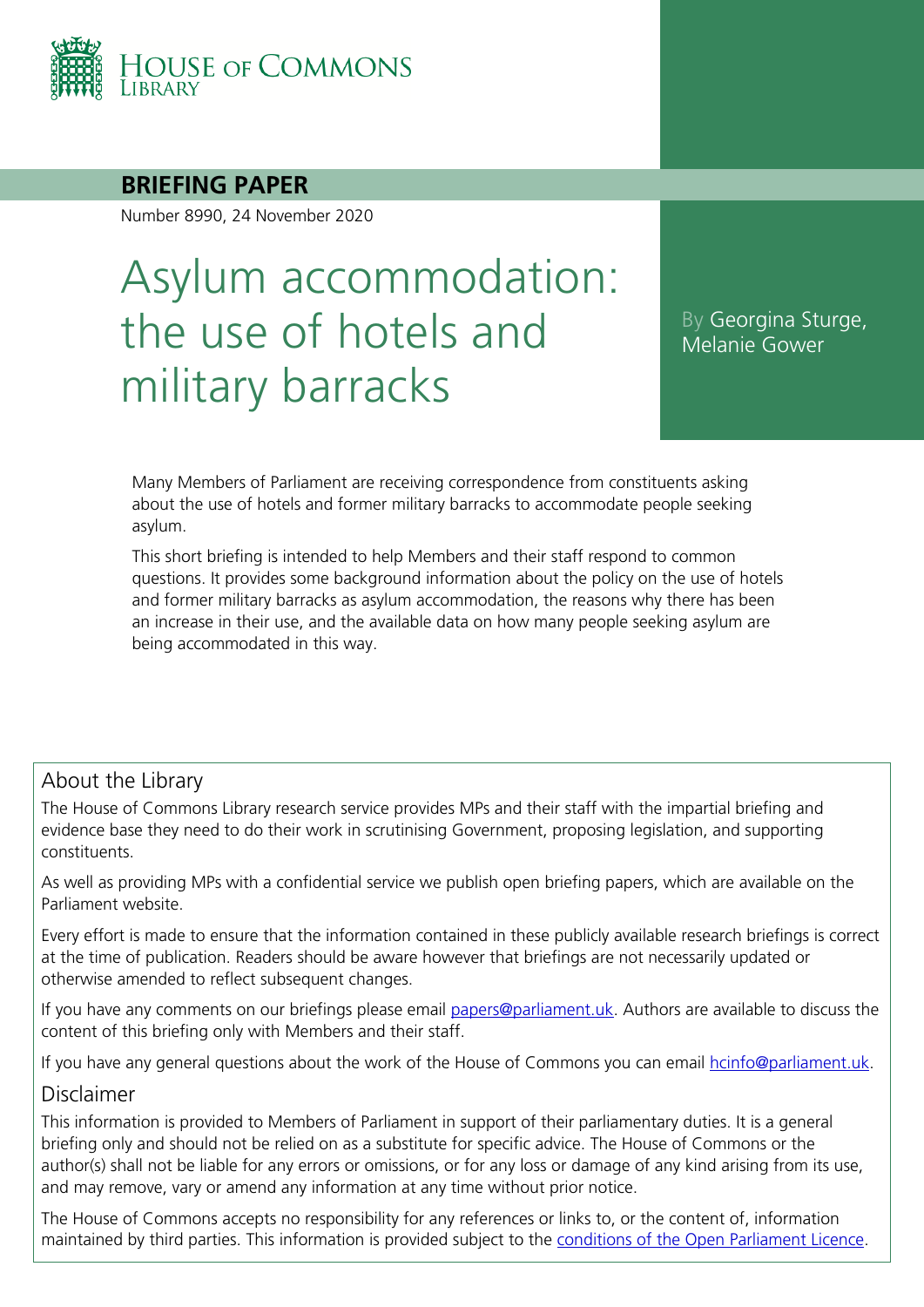## 1. Why are some people seeking asylum being accommodated in hotels?

It is not typical for asylum seekers to be accommodated in hotels. Hotels are one kind of contingency accommodation which may be used by the Home Office's asylum accommodation providers when there is a good reason to do so.

It is worth noting that even when hotels are used as a form of accommodation, it is highly unlikely that asylum seekers are receiving the same quality of service that a paying guest would receive.

Over the past few years hotels have been used very infrequently, the exception being in 2016 during the European migrant crisis. In September 2019, there was another steep rise in their use. The number has remained higher than usual ever since.

Hotels are used as a form of *initial accommodation*, for people who have recently made an asylum claim. The Home Office aims to move people into longer-term accommodation after 35 days. This longer-term accommodation is also known as *dispersal accommodation* because asylum seekers are dispersed around the country, with no choice as to where they live.

There are various concerns about the suitability of hotels as asylum accommodation, many of which predate the coronavirus pandemic. Successive governments have taken the view that hotels should only be used as contingency accommodation.

#### Increasing use since September 2019

The rise in the use of hotels for initial accommodation in September was partly due to an increase in asylum applications in 2019, compared with the previous year. There was also a switchover to new contracts for the provision of asylum accommodation in September. While this did not cause problems in most parts of the country, the new contractor in the North East and Yorkshire and the Humber (Mears) was unable to agree a deal with the former housing provider and had to move around 2,500 asylum seekers into new properties. This also meant that there was a general shortage of dispersal accommodation in that region (which houses the most asylum seekers) so new entrants into the asylum system had to wait longer in initial accommodation, which included hotels.

Figures published by the National Audit Office show that at the end of March 2020, there were around 1,200 asylum seekers in contingency accommodation such as hotels across the UK.<sup>[1](#page-1-0)</sup> This was out of around 48,000 housed asylum seekers in total.

### Use during Covid-19 pandemic

Although the number of asylum applications received by the UK reduced during lockdown, the number of people in contingency accommodation such as hotels has risen since March 2020. This is because it has been necessary to move some new and preexisting asylum applicants into hotels as part of measures to reduce the spread of Covid-19. It has not been widespread practice to move asylum seekers to reduce the risk of spreading Covid-19, although moves did take place at scale in Glasgow because the initial accommodation there was deemed unsuitable for social distancing.

A [Home Office factsheet](https://homeofficemedia.blog.gov.uk/2020/08/08/the-use-of-temporary-hotels-to-house-asylum-seekers-during-covid-19/) explains:

<span id="page-1-0"></span>NAO, [Asylum accommodation and](https://www.nao.org.uk/wp-content/uploads/2020/07/Asylum-accommodation-and-support.pdf#page=37) support, HC 375, 3 July 2020, p.35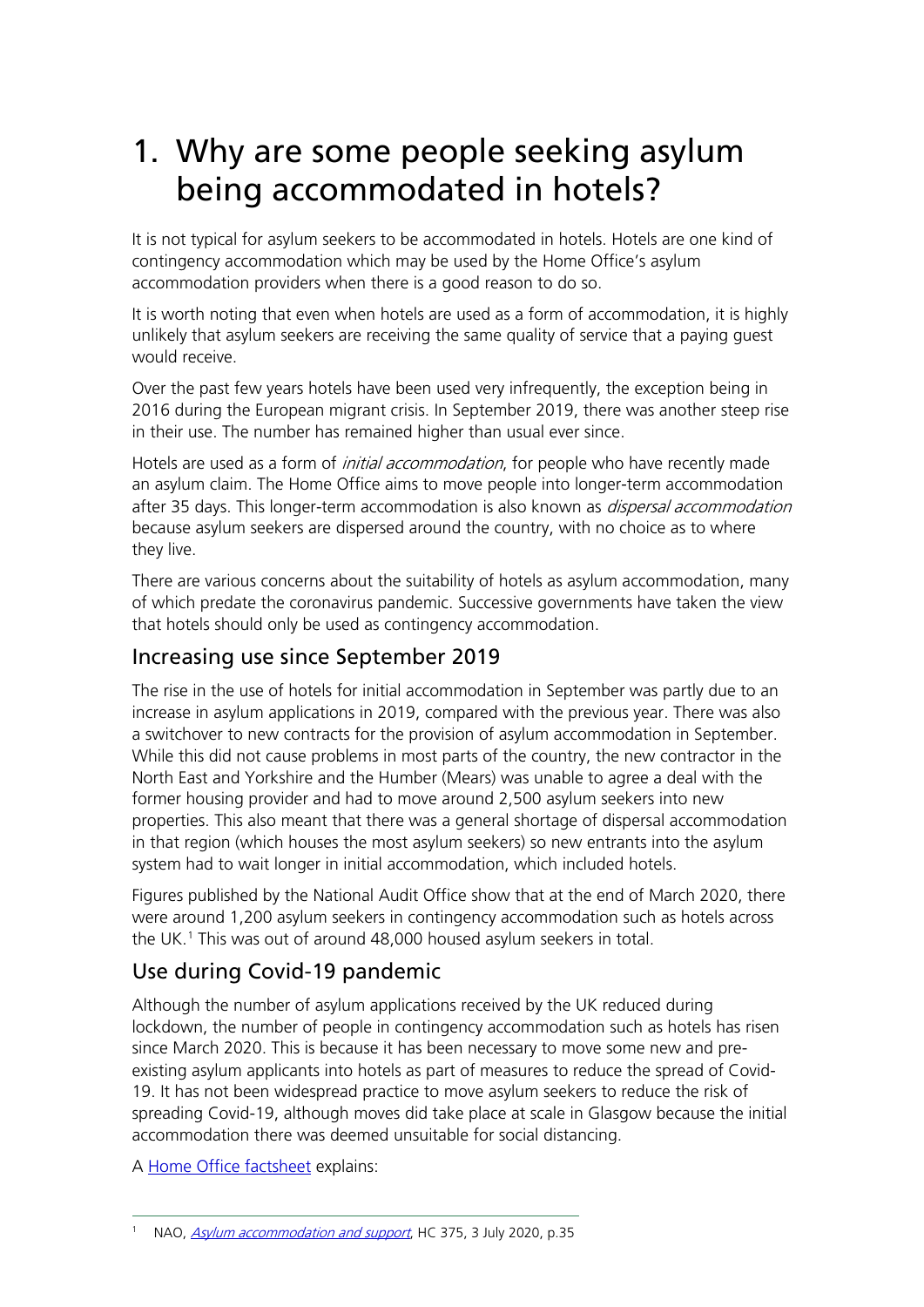It has been necessary to temporarily house a proportion of asylum seekers in hotels to make sure they are able to follow social distancing guidelines.

Since March, the number of people within the asylum system has risen. This is because we temporarily ceased ending asylum support for those whose claims have been either granted or refused. This is to ensure people were not made homeless during lockdown and able to follow social distancing guidelines.

As a result, we have temporarily housed a number of people in hotels.

As well as ensuring that people could comply with the health guidance in place at the time, this avoided placing pressure on local authorities, who were also procuring hotel accommodation for UK rough sleepers.

This is a temporary measure and we are constantly reviewing this policy in line with public health guidance and have asked local authorities to support our efforts to procure sufficient Dispersed Accommodation so we can move people on from hotels quickly.[2](#page-2-0)

The Home Office's contractors confirmed to the Home Affairs Committee in early May that new entrants into the system were primarily being housed in hotel accommodation.<sup>[3](#page-2-1)</sup>

### 1.1 What involvement do local authorities have?

Local authorities have little direct involvement in decisions to accommodate asylum seekers in hotels.

The Government notified them earlier this year of the intention to procure contingency hotel accommodation for asylum seekers. Another measure it has introduced during the pandemic is to suspend the requirement for accommodation providers to seek prior agreement from local authorities before sourcing asylum accommodation in new dispersal areas.

## 2. What data is available about the use of hotels as asylum accommodation?

#### Recent figures

As of the start of October 2020, around 9,500 asylum seekers were being accommodated in 91 hotels across the UK. $4$  This was up from around 1,200 at the end of March, around 4,400 at the end of June, and around 8,000 towards the end of August.<sup>[5](#page-2-3)</sup>

The increase in hotel use is partly the result of new asylum seekers continuing to enter the system and partly the result of a pause on moving people out of accommodation upon the completion of their case. In the first six months of 2020, 16,358 individuals applied for asylum: 10,569 from January to March and 5,789 from April to June.

<span id="page-2-0"></span><sup>&</sup>lt;sup>2</sup> Home Office in the media blog, 'The use of temporary hotels to house asylum seekers during Covid-19', 8 August 2020

<span id="page-2-1"></span><sup>&</sup>lt;sup>3</sup> Home Affairs Committee, *Home Office preparedness for COVID-19 (Coronavirus): institutional* [accommodation](https://committees.parliament.uk/publications/2171/documents/20132/default/), HC 562, 28 July 2020, para 92

<span id="page-2-2"></span><sup>4</sup> Public Accounts Committee, Oral evidence: Asylum Accommodation and Support Transformation [Programme, HC 683,](https://committees.parliament.uk/oralevidence/958/default/) Q23-25).

<span id="page-2-3"></span><sup>&</sup>lt;sup>5</sup> Public Accounts Committee, Letter from the Permanent Secretary for the Home Office to the Chair of the [Public Accounts Committee,](https://committees.parliament.uk/publications/2539/documents/25521/default/) 4 September 2020; HC [74659](https://www.parliament.uk/written-questions-answers-statements/written-question/commons/2020-07-15/74659) [on Asylum: Glasgow], answered on 21 July 2020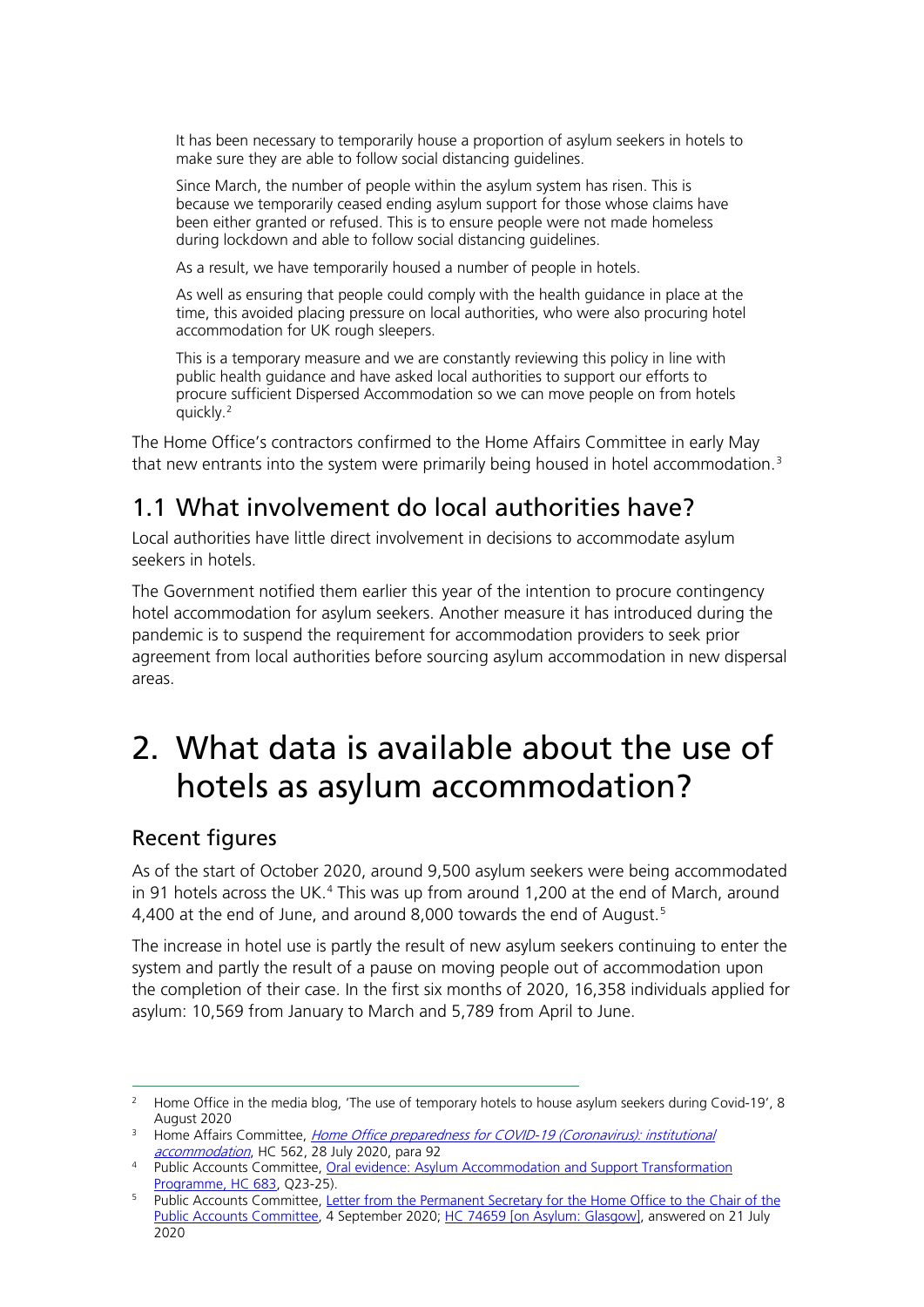While the total number of new asylum applicants was 23% lower than during the same period in 2019, the number of enforced and voluntary returns was 57% lower than in the equivalent period in 2019.<sup>[6](#page-3-0)</sup>

The Home Office has also [re-purposed Yarl's Wood Immigration Removal Centre](https://www.bbc.co.uk/news/uk-england-beds-bucks-herts-53810521?utm_source=HOC+Library+-+Current+awareness+bulletins&utm_campaign=d58b03ab5d-home_affairs_bulletin_20-08-2020&utm_medium=email&utm_term=0_f325cdbfdc-d58b03ab5d-103727674&mc_cid=d58b03ab5d&mc_eid=c9a13aab3c) into initial reception facilities for recently-arrived Channel migrants, and begun using disused [army barracks](https://www.bbc.co.uk/news/uk-england-kent-54246769) as contingency accommodation (see section 4 below). It has said this will ease its reliance on hotels.

### Local-level data

A list of the local authorities that were housing asylum seekers in hotels, as of 24 August 2020, was published in a [Letter from the Permanent Secretary for the Home Office to the](https://committees.parliament.uk/publications/2539/documents/25521/default/)  [Chair of the Public Accounts Committee](https://committees.parliament.uk/publications/2539/documents/25521/default/) (4 September 2020). At that point, approximately 8,000 people were being accommodated in 80 hotels across 50 different local authority areas. The number has since risen to 9,500 in 91 hotels, in the same local authorities.<sup>[7](#page-3-1)</sup>

The list, which has been copied below, includes the number by asylum contract region but not by local authority.

| <b>Contract Region</b><br>(Provider)      | <b>Hotels</b>  | People | <b>Local Authorities</b>                                                                                                                                                                                                                                                   |
|-------------------------------------------|----------------|--------|----------------------------------------------------------------------------------------------------------------------------------------------------------------------------------------------------------------------------------------------------------------------------|
| Scotland (Mears)                          | $\overline{3}$ | 188    | Glasgow                                                                                                                                                                                                                                                                    |
| Northern Ireland<br>(Mears)               | $\mathbf{1}$   | 13     | <b>Belfast</b>                                                                                                                                                                                                                                                             |
| North East<br>Yorkshire Humber<br>(Mears) | 12             | 1031   | Bradford; Calderdale; Hull; York;<br>Leeds; Kirklees; Newcastle upon<br>Tyne; Rotherham;<br>Stockton-on-Tees; Wakefield;                                                                                                                                                   |
| North West (Serco)                        | 8              | 944    | Liverpool; Halton; Sefton; Cheshire<br>West and Chester; Cheshire East;<br>Wirral; Didsbury;                                                                                                                                                                               |
| Midlands East Of<br>England<br>(Serco)    | 11             | 1702   | Birmingham; Broadland; Bromsgrove;<br>Coventry; Derby; Leicester;<br>Nottingham                                                                                                                                                                                            |
| Wales (CRH)                               | $\overline{2}$ | 53     | Cardiff                                                                                                                                                                                                                                                                    |
| South (CRH)                               | 43             | 4042   | Barnet; Brent; Bristol; Camden;<br>Croydon; Dacorum; Eastbourne;<br>Epping Forest Hackney;<br>Hammersmith and Fulham Harrow;<br>Hertsmere; Hillingdon; Hounslow;<br>Kensington and Chelsea; Lambeth;<br>Lewisham; London; Luton; Merton;<br>Reading;<br>Slough; Southwark. |

#### **Table: Asylum seekers in hotels by contract region on 24 August 2020**

<span id="page-3-0"></span><sup>&</sup>lt;sup>6</sup> Home Office, <u>Immigration statistics quarterly year ending June 2020</u>, tables Asy\_D01 and Ret\_D01.

<span id="page-3-1"></span><sup>7</sup> Public Accounts Committee, [Oral evidence: Asylum Accommodation and Support Transformation](https://committees.parliament.uk/oralevidence/958/default/)  [Programme, HC 683,](https://committees.parliament.uk/oralevidence/958/default/) Q23-25).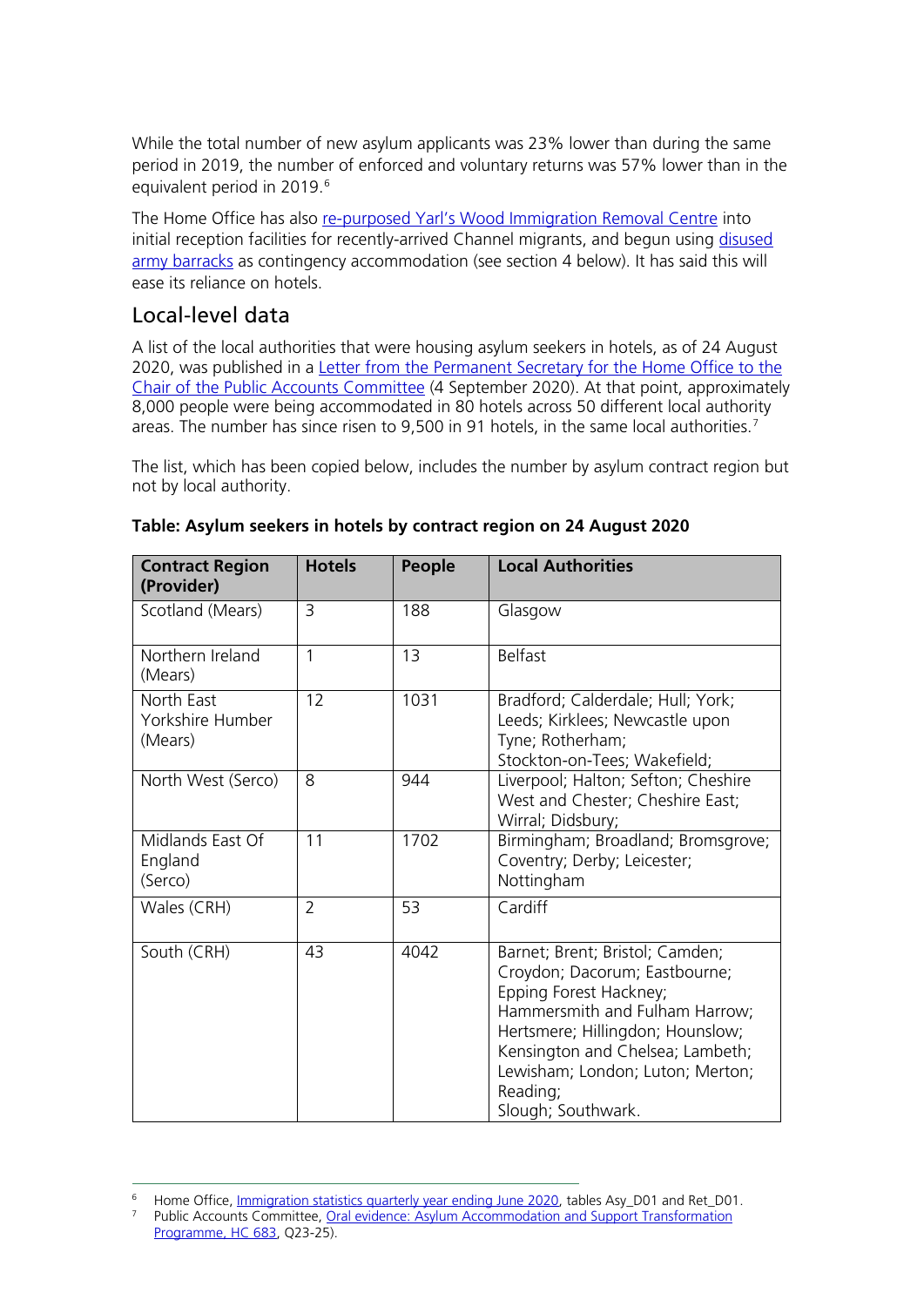The Home Office provides quarterly data on the number of asylum seekers in *dispersal* accommodation in local areas – the smallest area being the local authority (Immigration [statistics quarterly, June](https://www.gov.uk/government/publications/immigration-statistics-year-ending-june-2020/list-of-tables#asylum-and-resettlement) 2020, table Asy\_D11). Dispersal accommodation is a form of longer-term accommodation that asylum seekers are supposed to move into after a brief stay (if necessary) in initial accommodation, which can include hotels.

These figures do not include asylum seekers in hotels because these are usually a form of initial accommodation. The latest figures show the population in dispersal accommodation in each local authority at the end of June 2020.

### Constituency-level data

There is no available information about the number of asylum seekers being housed in hotels, or other forms of asylum accommodation, by constituency.

Similarly, there is no available data on the number of hotels by constituency, or the location of hotels in which asylum seekers are being housed. The Home Office does not release this data because it generally wishes the whereabouts of asylum seekers to remain private.

### 3. How long do asylum seekers stay in hotels?

There are no specific estimates of the length of time asylum seekers typically stay in contingency accommodation such as hotels. The National Audit Office has produced a recent estimate of the average length of time spent in initial accommodation (which can include hotels):

Between September 2019 and February 2020, on average people spent **26 days in initial accommodation** before leaving, in line with the Department's expectation of up to 35 days for people with straightforward needs. Some people have stayed much longer. For example, 981 people who had arrived by the end of December 2019 were still in initial accommodation on 24 March 2020, a stay of at least [8](#page-4-0)6 days.<sup>8</sup>

The average time spent in initial accommodation is likely to have been longer during lockdown. Between March and June the Home Office did not move people on from dispersal accommodation so new entrants to the asylum process will probably have spent longer than usual in initial accommodation, including hotels.

# 4. Re-purposed military barracks

Some former military barracks are also currently being used as contingency asylum accommodation, following an exercise within government to identify assets suitable to be used for this purpose. The Government has said that the use of military facilities is necessary because of the pressures caused by the Covid-19 pandemic and the "continued large number of arrivals in small boats from France".<sup>[9](#page-4-1)</sup>

Specifically, since late September 2020, some single adult males with pending asylum applications for asylum have been accommodated in Napier Barracks in Kent and Penally

<span id="page-4-1"></span><span id="page-4-0"></span><sup>&</sup>lt;sup>8</sup> NAO, *[Asylum accommodation](https://www.nao.org.uk/report/asylum-accommodation-and-support/) and support*, HC 375, 3 July 2020, para 15

<sup>9</sup> [PQ UIN 93608](https://questions-statements.parliament.uk/written-questions/detail/2020-09-22/93608) [on Asylum: Housing], answered on2 October 2020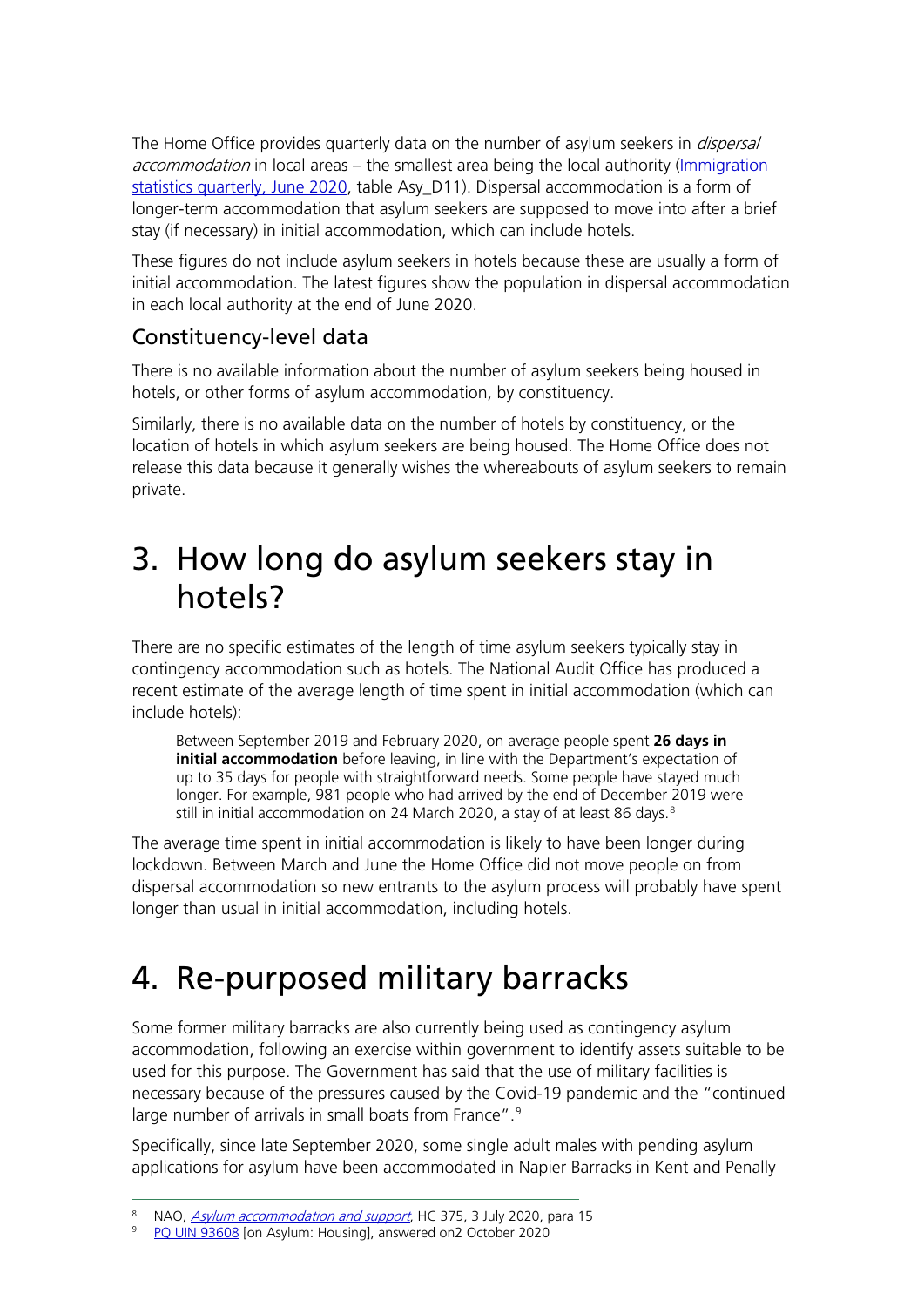Barracks in Pembrokeshire. These sites have been loaned to the Home Office by the Ministry of Defence for 12 months, although the Home Office has emphasised that they are being used as a temporary measure and will be handed back sooner if no longer needed. The sites are being operated by Clearsprings Ready Homes (potentially with some sub-contractor involvement). It is possible that more former military sites could be used in the future.<sup>[10](#page-5-0)</sup>

Useful official information sources about the Home Office's use of the two sites are:

- UKVI, ['Contingency Asylum Accommodation Ministry of Defence sites Factsheet,](https://www.folkestone-hythe.gov.uk/media/3000/Contingency-Asylum-Accommodation-Ministry-of-Defence-Sites-Factsheet/pdf/Contingency_Asylum_Accommodation_Ministry_of_Defence_Sites_Factsheet.pdf?m=637381172008830000) October 2020
- Folkestone & Hythe District Council ['Community questions around Napier Barracks](https://www.folkestone-hythe.gov.uk/article/1505/Community-questions-around-Napier-Barracks-use)  [use'](https://www.folkestone-hythe.gov.uk/article/1505/Community-questions-around-Napier-Barracks-use) (undated; accessed 20 November 2020)
- Pembrokeshire County Council, ['Penally community information'](https://www.pembrokeshire.gov.uk/penally-community-information), 29 October 2020

Both sites are being used to accommodate single adult males who have been assessed as suitable for the accommodation. They sleep in shared rooms/dormitories and have shared bathroom facilities. The sites are not considered appropriate to accommodate women, children or vulnerable adult males. Penally has a maximum capacity of 234 places, and Napier around 400 places (under Covid-19 conditions).

Despite the sites' heavily secured external appearance, people are not being held under immigration detention powers. The Home Office describes the former barracks as accommodation centres rather than detention centres.<sup>[11](#page-5-1)</sup> The Home Office has confirmed that people are free to leave the sites (although they are expected to be on-site overnight) and are subject to the same absconder policies as in other types of asylum accommodation.

Both sites provide full-board accommodation. Residents do not receive any cash support payments, because other essential needs (such as laundry and communication facilities) are also provided for in-kind. Healthcare arrangements include an on-site private nurse. The Home Office has said that televisions, wi-fi facilities, telephones, entertainment and pastoral support are to be provided for onsite (although reports suggest that not all of these were in place from the outset).

The Home Office has said that the accommodation is not used to accommodate people immediately after arrival in the UK (i.e. people are not moved to the sites within the twoweek Covid-19 self-isolation period). It is otherwise unclear how long individuals should expect to stay at the sites whilst their asylum application is being processed, how stays at the barracks fit in with the usual processes for moving between initial and dispersal accommodation, or what factors might inform a decision to transfer a person to/from one of the locations.

The use of the former military barracks as asylum accommodation is controversial. There have been some anti-asylum demonstrations outside the barracks at both locations, and incidents of harassment of people seeking asylum and volunteers seeking entry to the premises. There have also been reports of protests and disturbances involving some residents, and some self-harm and suicide attempts. Events occurring at the sites, and [eyewitness reports o](https://www.kentlive.news/news/kent-news/inside-napier-barracks-refugee-lifts-4618126)f conditions inside, are attracting regular local and national media attention.

<sup>10</sup> [PQ UIN 95106](https://questions-statements.parliament.uk/written-questions/detail/2020-09-24/95106) [on Asylum: Housing], answered on 6 October 2020

<span id="page-5-1"></span><span id="page-5-0"></span><sup>&</sup>lt;sup>11</sup> [PQ UIN HL8504](https://questions-statements.parliament.uk/written-questions/detail/2020-09-28/HL8504) [on Armed Forces: Disciplinary Proceedings], answered on 12 October 2020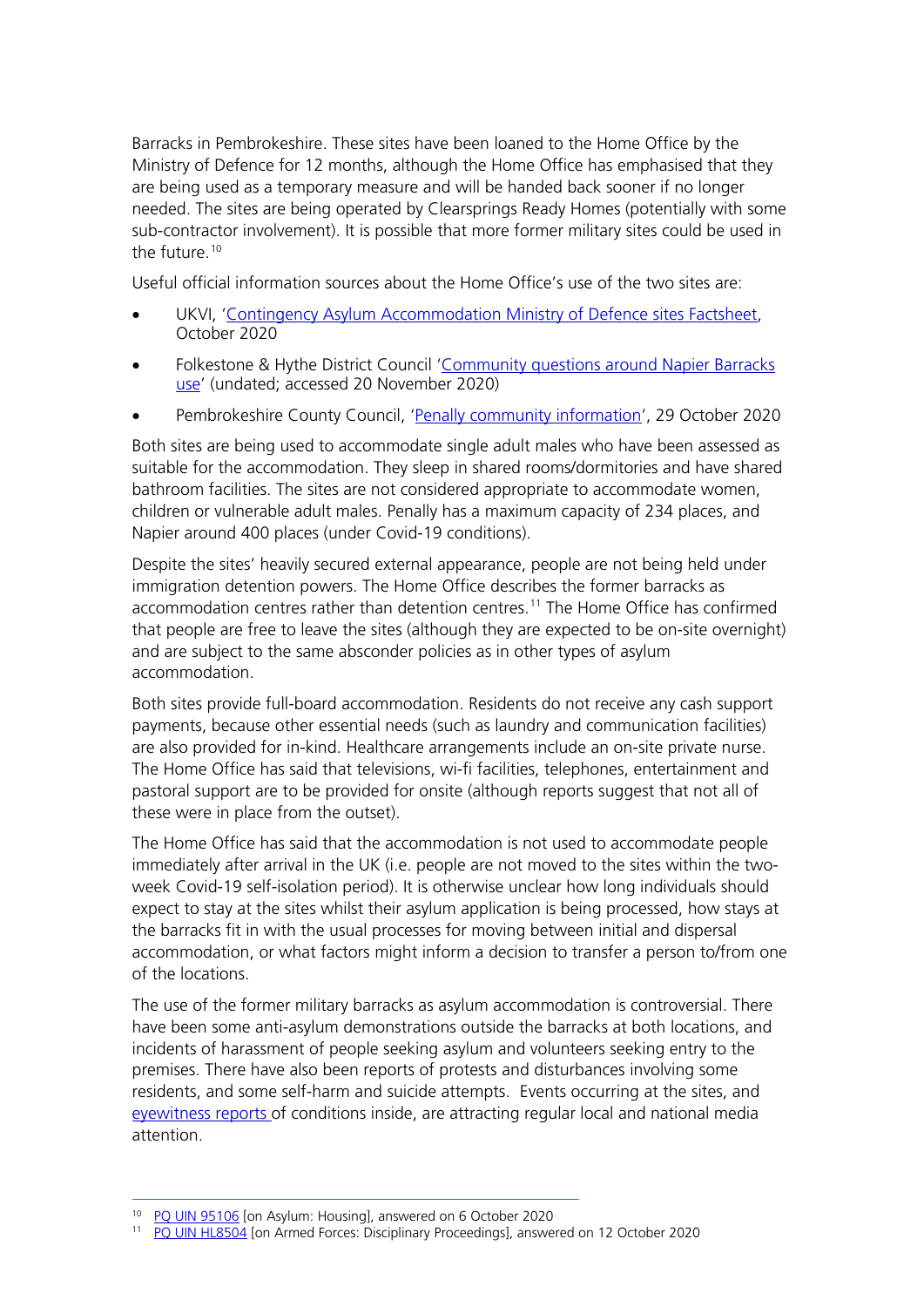### Concerns

As with the use of hotels, the practice of accommodating people in former military premises has generated [many concerns](https://www.theguardian.com/uk-news/2020/oct/11/revealed-the-squalor-inside-ex-mod-camps-being-used-to-house-refugees) amongst [those being accommodated](https://www.walesonline.co.uk/news/wales-news/unacceptable-conditions-inside-dilapidated-army-19261601) on the sites, asylum rights advocates, and the local communities. Commonly-raised queries and concerns include:

- The appropriateness of military-style accommodation for any person seeking asylum, and the effectiveness of Home Office processes to identify people particularly illsuited for the style of accommodation.
- The physical condition of the premises, the (in)adequacy of the shared facilities and on-site activities, and effectiveness of measures to safeguard residents' physical and mental safety and well-being.
- The effectiveness of mechanisms to facilitate residents' access to independent information, legal advice, and updates on the processing of their cases.
- The effectiveness of measures to ensure compliance with Covid-19 guidelines, and potential risks of transmission within the sites and in the surrounding local communities.
- The lack of transparency and independent oversight of policy and practice in relation to the accommodation, and events and conditions inside the premises.

### 4.1 Prior consultation with stakeholders and local community

The Home Office has recognised its failure to engage adequately with local stakeholders or provide timely advance notice of the decision to use the sites as asylum accommodation. It has attributed this to the urgency of the situation.

It has sought to reassure local residents that costs arising from the use of the sites will be borne by the Home Office rather than local communities, and that the availability of services on-site (e.g. private nurse) will minimise the impact of the accommodation on local public services.

### 5. Ending the use of hotels, military barracks, and other contingency accommodation

In outlining a [strategy f](https://committees.parliament.uk/oralevidence/958/default/#page=32)or ending the reliance on hotels, barracks and other forms of contingency asylum accommodation, Home Office officials have pointed to the anticipated effect of (as yet undetailed) wider reforms to the asylum process, expected to be unveiled in 2021, as well as attempts to procure additional accommodation.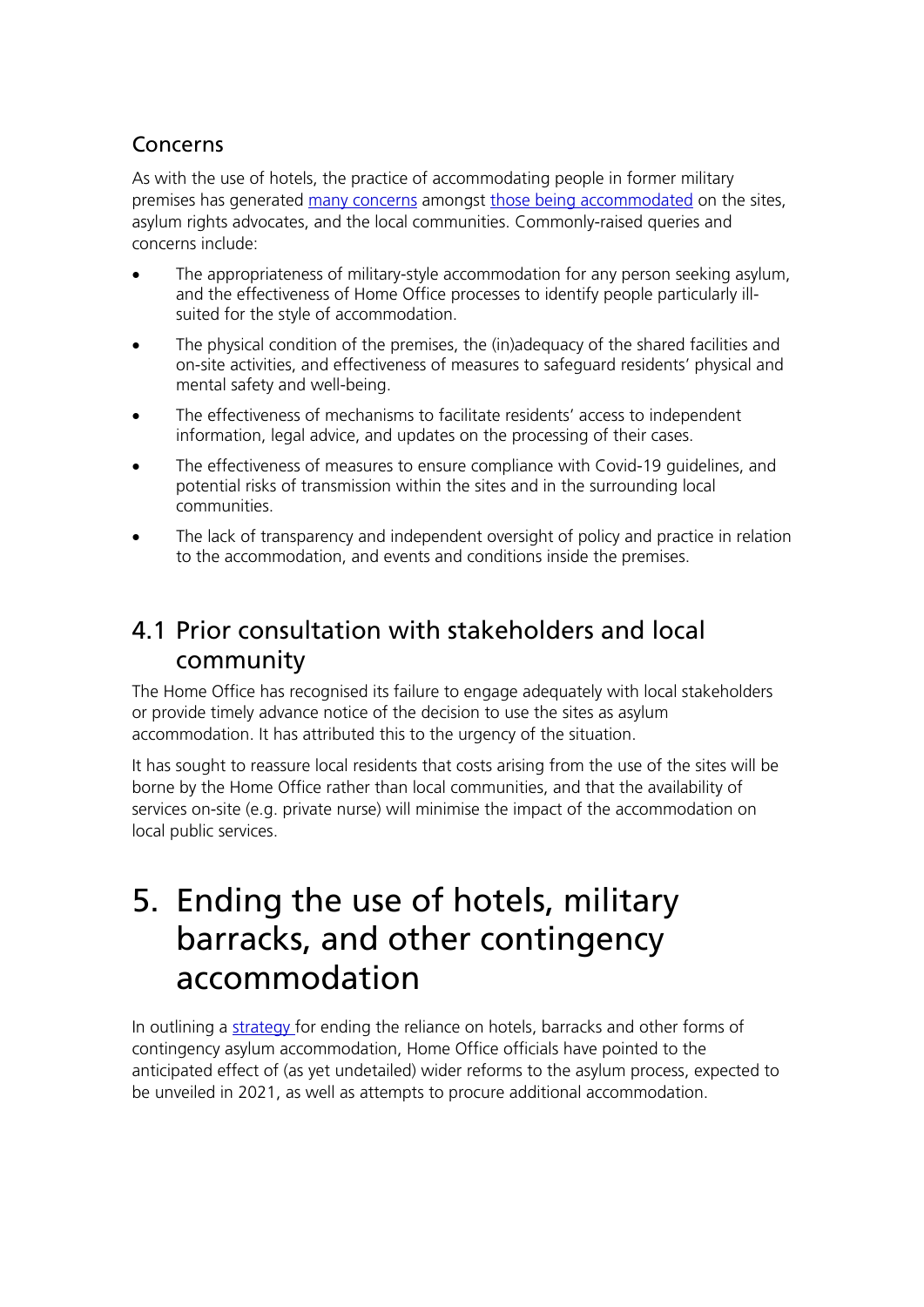### 6. Covid-19: Review of initial asylum seeker accommodation

The Home Office is currently undertaking a "rapid review" of initial asylum accommodation (including hotels and former military barracks), in consultation with relevant interested parties. The purpose of the review is "to assure ourselves of the health and safety of asylum seekers during the Covid 19 pandemic." The review is due to be completed by the end of November and the Government has said that it will seek to publish a summary of the review's recommendations.<sup>[12](#page-7-0)</sup>

### 7. Accommodation and financial support for asylum seekers: a short overview

Asylum seekers are not eligible for mainstream welfare benefits. Instead, if they are destitute, they can apply for 'asylum support' from UK Visas and Immigration (UKVI, a Home Office directorate).<sup>[13](#page-7-1)</sup> The ['asylum support'](https://www.gov.uk/asylum-support) pages on GOV.UK give a broad overview of what assistance is available to people waiting for a decision on their asylum claim.

Asylum seekers can apply for accommodation and/or financial ('subsistence') support to cover their 'essential living needs'. Most apply for both.

People waiting for a decision on their asylum support application are provided with temporary full-board or self-catering accommodation ('initial accommodation') under section 98 of the *Immigration and Asylum Act 1999* ('the 1999 Act'). If there is no available designated initial accommodation, hotels, hostels or B&B type accommodation might be used.

If the application for support is granted, asylum support is then provided under section 95 of the 1999 Act. Section 95 asylum support is usually provided in the form of furnished flats or houses ('dispersal accommodation') away from London and the South-East. Single adults are allocated shared accommodation; those of the same sex might be expected to share rooms.

### Who is responsible for housing asylum seekers?

Asylum accommodation is sourced by private sector providers through contracts with the Home Office, rather than by local authorities.

The current 'Asylum Accommodation and Support Services contracts' ('AASC') began in September 2019. They have an overall approximate value of £4 billion and are due to last 10 years (with a break clause after seven years).

The AASC contracts spread responsibility for providing accommodation across the UK between three private sector companies:<sup>[14](#page-7-2)</sup>

• Midlands and East of England; North West: Serco Group Plc

<span id="page-7-0"></span><sup>12</sup> [PQ UIN 110852](https://questions-statements.parliament.uk/written-questions/detail/2020-11-03/110852) [on Asylum: Hotels and Military Bases], answered on 3 November 2020

<span id="page-7-1"></span><sup>&</sup>lt;sup>13</sup> To satisfy the 'destitution test', initial applicants must not have adequate accommodation or money to meet their expenses within the next fortnight. Asylum Support Regulations 2000, SI 2000/704 (as amended)

<span id="page-7-2"></span><sup>&</sup>lt;sup>14</sup> Home Office, News story, 'New asylum accommodation contracts awarded', 8 January 2019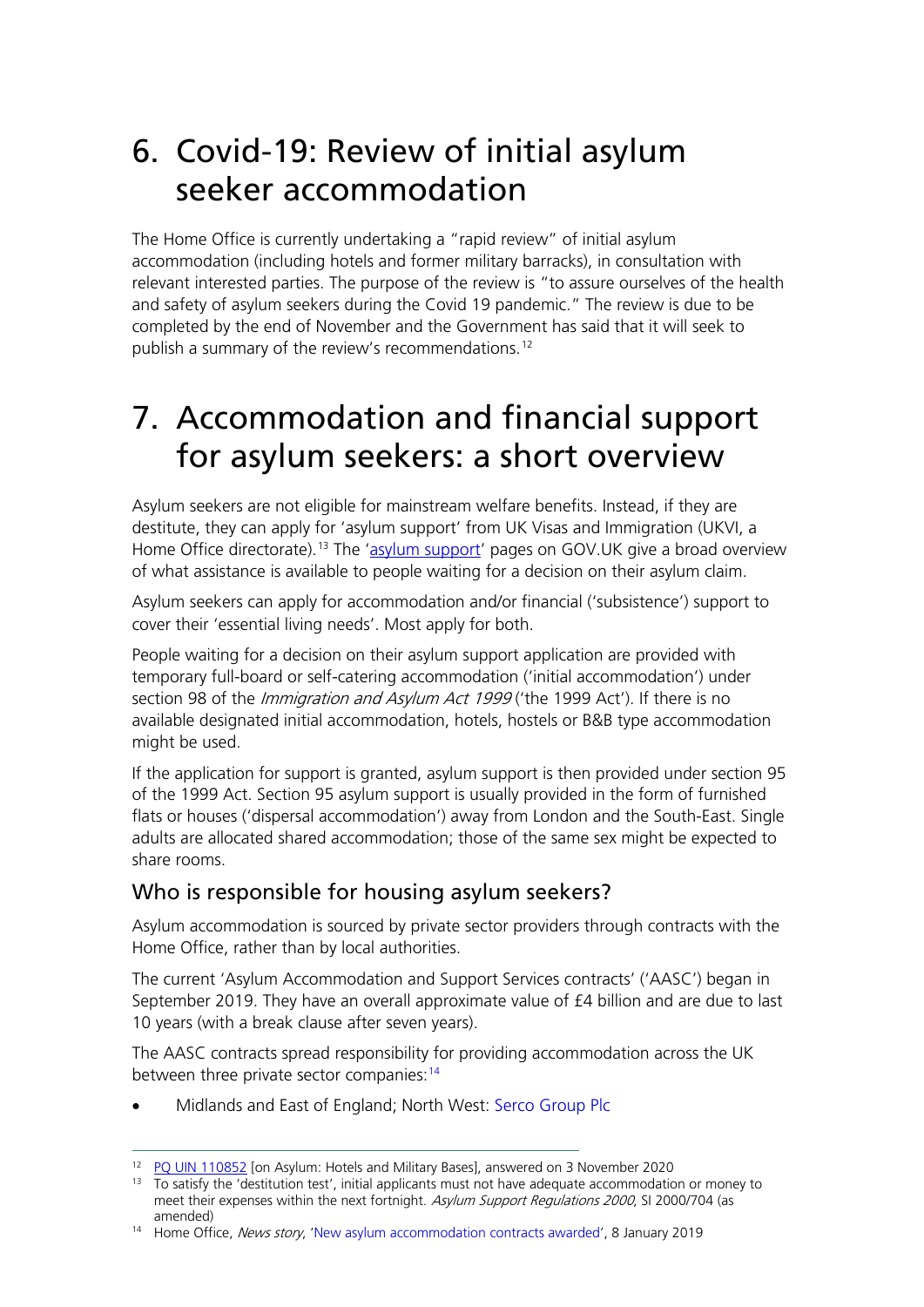- North East, Yorkshire and Humberside; Northern Ireland; Scotland: Mears Group Plc
- South of England; Wales: Clearsprings Ready Homes

In turn, these companies have their own networks of contractors and sub-contractors.

#### Providing accommodation across the UK: the dispersal policy

Accommodation is offered on a no-choice basis. It can be located in any area of the UK, in accordance with the 'dispersal' policy, introduced by the 1999 Act.

The policy is intended to alleviate pressures on London and the South East, by spreading supported asylum seekers across different parts of the UK and ensuring that they are generally accommodated in areas where there is a bigger supply of suitable and cheaper accommodation.

Not all local authorities agree to have asylum seekers dispersed to their area – participation is voluntary. Within those do, asylum accommodation tends to be concentrated in "dispersal areas", in areas of the community where there is lower-cost and more readily available accommodation.

Pressures on the availability of dispersal accommodation can result in individuals first moving into initial accommodation within the dispersal area until other more suitable accommodation becomes available.

### Subsistence support

The Government confirmed an increase in asylum support rates in late October. Each person (adult or child) in the asylum applicant's household is now eligible for a standard weekly payment of £39.63. This is intended to cover their essential living needs (namely, food, clothing, toiletries, non-prescription medication, household cleaning items, communications, travel, and the ability to access social, cultural and religious life).

Subsistence support rates also reflect that asylum accommodation is provided free from rent and utility bills, fully furnished and equipped with household goods and linens.

The subsistence support arrangements for people in receipt of full-board accommodation, such as initial accommodation centres or hotels, have been different. Following a recent review, people in these types of accommodation are now eligible for a weekly cash payment of £8. This is to cover their needs for clothes, non-prescription medicines and travel. The accommodation provider is responsible for providing for their needs related to food and toiletries. The Government considers that the package of cash and "in kind" support is of equivalent value to the subsistence payments for people in dispersal accommodation.

### Support for refused asylum seekers

Refused asylum seekers generally stop being eligible for asylum support after they have completed the appeals process.

The Home Office would only continue to provide support to a refused asylum seeker until their departure from the UK if:

- the Home Office accepts that there is a temporary obstacle preventing the person's departure from the UK; or
- the household includes children under 18.

Refused asylum seekers in other scenarios are not eligible for continued support and are expected to leave the UK. If they don't they are liable to an enforced removal.